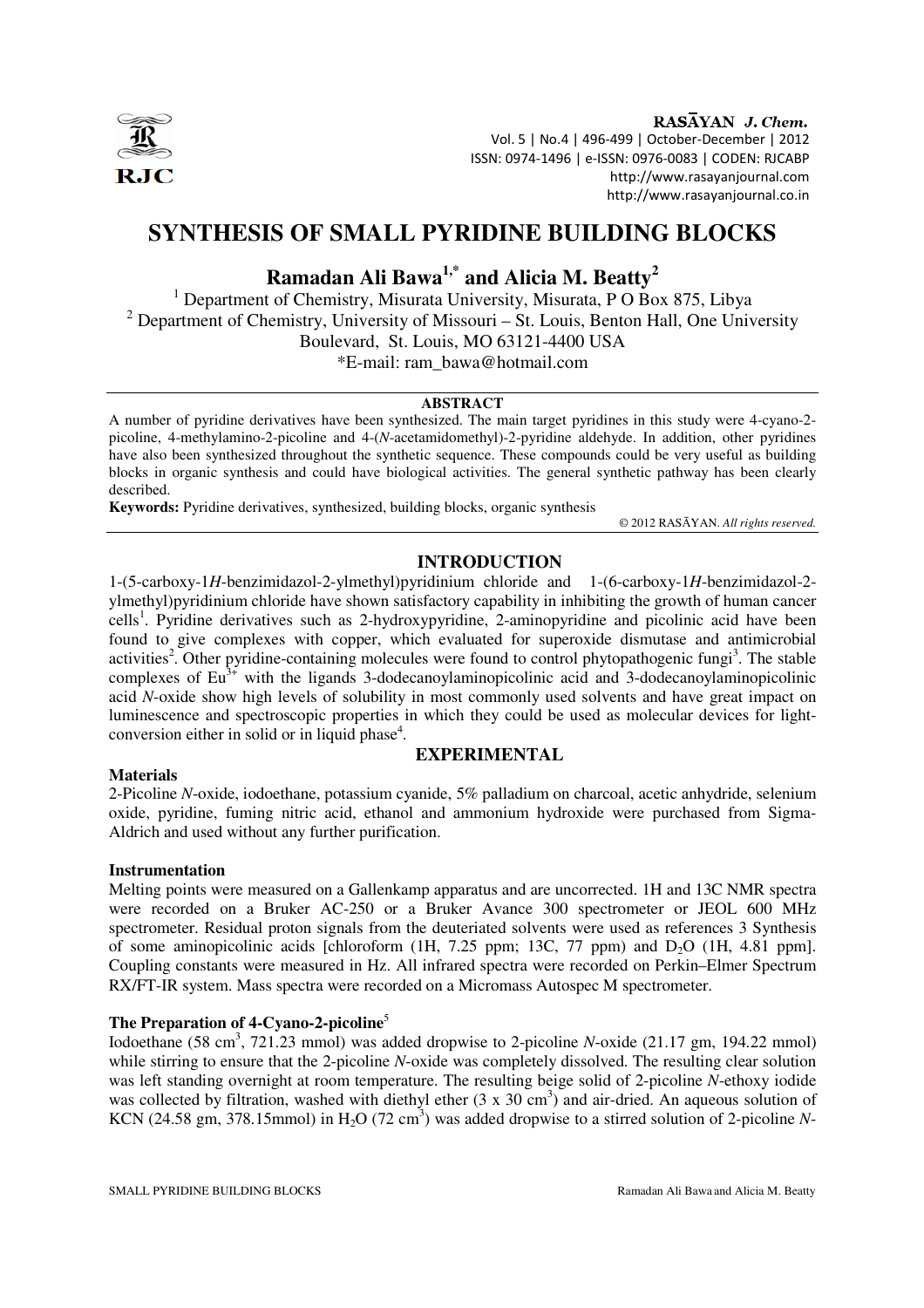RASAYAN J. Chem.

Vol. 5 | No.4 | 496-499 | October-December | 2012

ethoxy iodide (48.78 gm, mmol) in a mixture of EtOH/H<sub>2</sub>O (232 cm<sup>3</sup>; 7:3 v/v) at 48 – 50 °C. The reaction mixture was stirred at the same temperature for further 1 h, cooled to room temperature, extracted with DCM (4 x 50 cm<sup>3</sup>), washed with brine (1 x 60 cm<sup>3</sup>), dried over Na<sub>2</sub>SO<sub>4</sub>, filtered and the solvent evaporated *in vacuo* to give dark brown oil, which was purified by distilling off the impurity (impurity was colourless oil) affording a thick dark brown oil, which solidifies on standing (15.76 gm, 133.56 mmol, 69%), mp 43 – 46 °C (lit.<sup>5</sup> mp 45.5 – 46.5°C; from petroleum ether);  $v_{max}$  (NaCl)/cm<sup>-1</sup> 3064 (w), 2931 (w), 2240 (m), 1602 (s); δH [300 MHz, CDCl3] 8.57 (1H, s, ArC*H*), 7.29 (2H, d, *J* 14.8, 2 x ArC*H*), 2.51 (3H, s, CH<sub>3</sub>);  $m/z \text{ EI}^+$  (C<sub>7</sub>H<sub>6</sub>N<sub>2</sub>; 118.14) 118.06 (100), 91.04 (100), 78.03 (15), 64.04 (25), 51.02 (10), 39.03 (10).

#### **The Preparation of 4-Methylamino-2-picoline**

A literature procedure<sup>6</sup> was adapted using aq. ammonia to assist reducing the cyano group. 4-Cayano-2pcoline (15.54 gm, 131.70 mmol) was dissolved at room temperature in EtOH (150 cm<sup>3</sup>). To the resulting clear solution, ammonium hydroxide  $(40 \text{ cm}^3)$  was added. The resulting mixture was poured into the hydrogenation reactor followed by the addition of Pd/C (7.21 gm, 5% Pd). The reaction mixture was stirred at room temperature for 20 h under hydrogen and pressure of 60 PSI. The reaction mixture was filtered through a short pad of Celite and the solvent was removed *in vacuo*. The residual oil was dissolved in DCM (30 cm<sup>3</sup>) and washed with water (1 x 25 cm<sup>3</sup>) and brine (1 x 20 cm<sup>3</sup>), dried over Na2SO4, filtered and the solvent was evaporated *in vacuo*. The resulting oil was purified by distilling off the impurity (impurity was colorless oil) to afford the title compound as reddish-yellow oil (15.06 gm, 123.44 mmol, 94%).  $v_{\text{max}}$  (NaCl)/cm<sup>-1</sup> 3378 – 3303 (br), 2925 (m), 2212 (m), 1665 (s), 1608 (s);  $\delta_{\text{H}}$  [600 MHz, CDCl<sub>3</sub>] 8.63 (1H, s, ArC*H*), 7.30 (2H, s, ArC*H*), 4.01 (2H, s, C*H*<sub>2</sub>), 2.74 (3H, s, C*H*<sub>3</sub>); δ<sub>C</sub> [150 MHz, CDCl3] 156.1 (Ar*C*MeN), 150.6 (Ar*C*HN), 146.8 (Ar*C*), 119.3 (Ar*C*H), 117.1 (Ar*C*H), 43.1 (CH<sub>2</sub>NH<sub>2</sub>), 22.2 (CH<sub>3</sub>); m/z EI<sup>+</sup> (C<sub>7</sub>H<sub>10</sub>N<sub>2</sub>; 122.17) 122.09 (80), 121.08 (100), 118.07 (10), 117.06 (5).

#### **The Preparation of 4-(***N***-Acetamidomethyl)-2-picoline**

Acetic anhydride  $(48.0 \text{ cm}^3, 508.71 \text{ mmol})$  was added dropwise at room temperature to a stirred solution of 4-methylamino-2-picoline (7.53 gm, 61.72 mmol) in water (40 cm<sup>3</sup>) and MeOH (60 cm<sup>3</sup>) in a twonecked round-bottomed flask equipped with a condenser in a reflux position. The resulting mixture was refluxed for 24 h, cooled to room temperature and extracted with DCM  $(4 \times 30 \text{ cm}^3)$ . The aqueous layer was transferred into a 500 cm<sup>3</sup> beaker equipped with a stirring bar and then basified with a solid Na<sub>2</sub>CO<sub>3</sub>, extracted with DCM (4 x 30 cm<sup>3</sup>), washed with brine (1 x  $25 \text{ cm}^3$ ), dried over Na<sub>2</sub>SO<sub>4</sub>, filtered and the solvent was evaporated *in vacuo* to give the desired compound as red oil (5.06 gm, 30.85 mmol, 50%).  $v_{\text{max}}$  (NaCl)/cm<sup>-1</sup> 3151 – 2975 (vbr), 1657 (s), 1610 (s), 1556 (m); δ<sub>H</sub> [300 MHz, CDCl<sub>3</sub>] 8.87 (1H, s, N*H*), 8.62 (1H, s, ArC*H*), 7.30 (2H, d, *J* 17.3, 2 x ArC*H*), 4.62 (2H, s, C*H*2), 2.76 (3H, s, C*H*3CO), 2.30 (3H, s, CH<sub>3</sub>);  $m/z$  EI<sup>+</sup>(C<sub>9</sub>H<sub>12</sub>N<sub>2</sub>O; 164.20) 164.07 (100), 122.09 (70), 107.07 (40), 93.07 (45), 65.03 (15).

#### **The Preparation of 4-(***N***-Acetamidomethyl)-2-pyridine Aldehyde**

A literature procedure<sup>7</sup> was adapted using pyridine as a solvent. SeO<sub>2</sub> (4.91 gm, 44.23 mmol) was added at room temperature as a solid to a stirred solution of 4-(*N*-Acetamidomethyl)-2-picoline (4.84 gm, 29.51 mmol) in freshly distilled pyridine (35 cm<sup>3</sup>). The resulting mixture was stirred at 50 – 60 °C for 2 h, then the temperature was raised to  $80 - 85$  °C and the mixture stirred at this temperature for 3.5 h. The reaction mixture was stirred at room temperature overnight, filtered through a pad of celite, evaporated and the residual was dissolved in DCM (30 cm<sup>3</sup>) and washed with brine (25 cm<sup>3</sup>), dried over Na<sub>2</sub>SO<sub>4</sub>, filtered and the solvent was removed under reduced pressure to give the title compound as thick brown oil (1.99 gm, 11.18 mmol, 38 %).  $v_{\text{max}}$  (NaCl)/cm<sup>-1</sup> 3373 (vbr), 1752 (m), 1675 (m), 1560 (w), 1510 (m);  $\delta_H$  [300 MHz, CDCl3] 9.86 (1H, s, C*H*O), 8.39 (1H, s, Ar-C*H*), 7.31 (2H, s, 2 x Ar-C*H*), 2.30 (2H, s, C*H*2), 2.28 (3H, s, CH<sub>3</sub>);  $m/z \text{ EI}^+$  (C<sub>9</sub>H<sub>10</sub>N<sub>2</sub>O<sub>2</sub>; 178.19) 178.04 (100), 163.03 (99), 150.10 (32), 136.08 (100), 120.08 (100).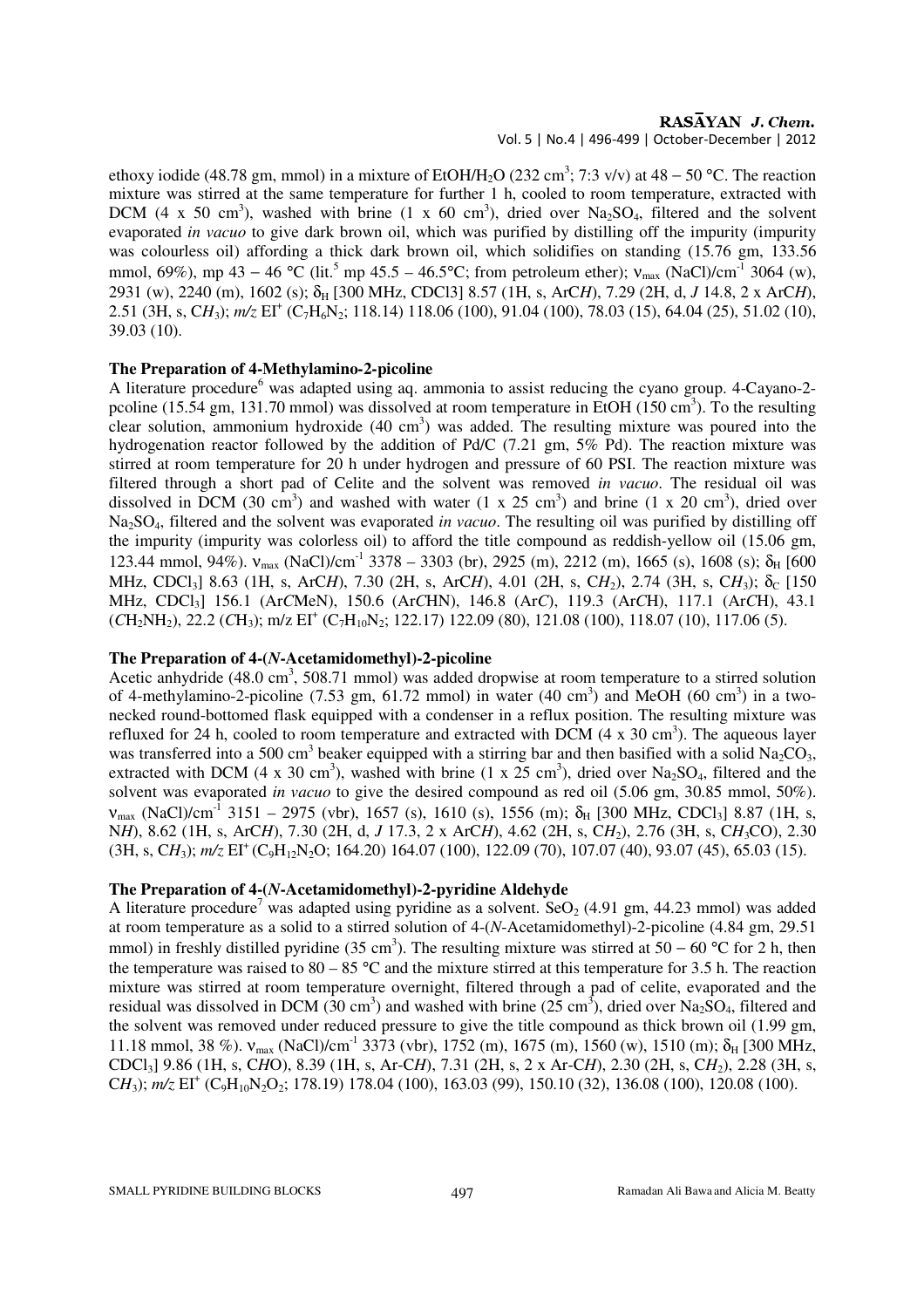## RASĀYAN J. Chem.

Vol. 5 | No.4 | 496-499 | October-December | 2012

## **RESULTS AND DISCUSSION**

The synthesis of 4-cyano-2-picoloine **3** required the treatment of 2-picoline *N*-oxide **1** by iodoethane at room temperature to form 2-picoline *N*-ethoxy iodide **2**. The latter *N*-ethoxy iodide derivative **2** was treated directly, without any further purification, with potassium cyanide at about 50° C to give the desired 4-cyano-2-picoline **3** in good yield (Scheme-1).



Reagents and Conditions: (i) EtI, rt, overnight; (ii) KCN, EtOH/H<sub>2</sub>O (7:3 v/v), 48 - 50 °C, 1 h

Scheme-1

The resulting 4-cyano-2-picoline **3** was reduced using catalytic hydrogenation to the corresponding primary amine **4** in excellent yield after which the amino group was protected by converting it into an *N*acyl group forming the 4-(*N*-acetamidomethyl)-2-picoline **5** (Scheme-2).



*Reagents and Conditions*: (i)  $H_2$ , Pd/C, EtOH, NH<sub>4</sub>OH, 60 PSI, rt, 20h; (ii)  $Ac<sub>2</sub>O$ , H<sub>2</sub>O, reflux, 24h

Scheme-2

The *N*-protected 2-picoline derivative **5** was oxidized to the corresponding aldehyde **6** in moderate yield, using  $SeO<sub>2</sub>$  in pyridine. An attempt to further oxidize the aldehyde **6** to the corresponding carboxylic acid by employing fuming nitric acid was unsuccessful (Scheme-3).



then 80-85 $^{\circ}$ C, stirring at rt overnight

Scheme-3

#### **CONCLUSION**

A number of substituted 2-picolines have been synthesized economically in moderate to excellent yields by adapting various synthetic methods.